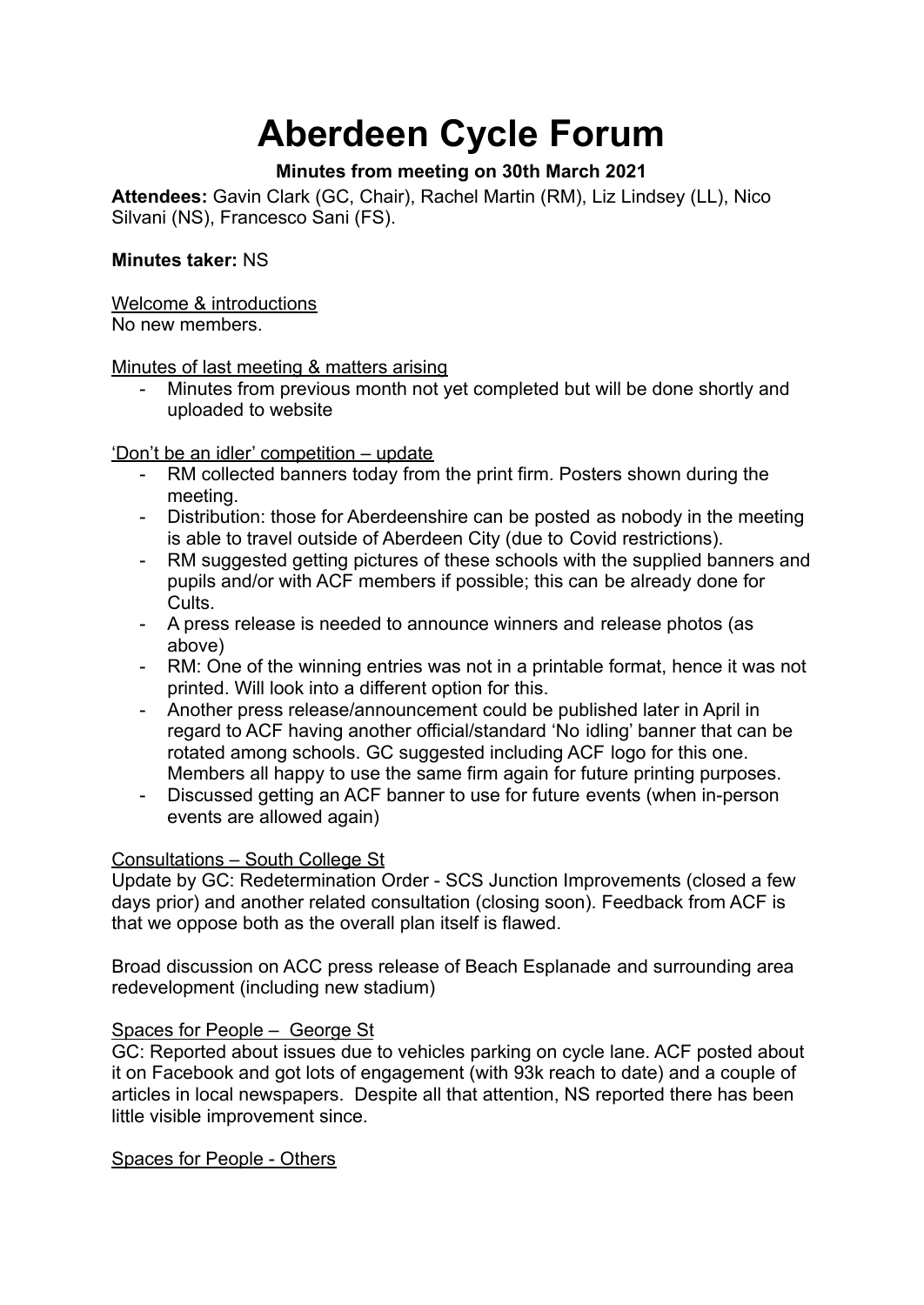NS raised how Edinburgh is consulting on turning some SfP infrastructure into permanent infrastructure. Dundee is also putting in more temporary cycle lanes, using bollards and plastic kerb for segregation.

LL: Mandatory cycle lane at the beach boulevard, mainly paint-only but it does feel safer. Issues at bus stops where the footpath extends towards the main lane and cycle lane is bottlenecked into the lane as a consequence.

### **Campaigns**

GC: ACF has signed along other organisations in Scotland to get Police Scotland to implement a third party reporting tool for road accidents. Police Scotland is 1 of 6 remaining police forces in the UK not having a reporting tool.

NS asked whether this could be used to report issues such as those discussed earlier for George Street, GC replied that these might not be priority (compared to accidents) but could be the case.

#### Election, petition and hustings

With the run up to the Holyrood elections in May, we discussed whether we wanted to do any specific campaigning. We have already agreed with the WWCV group that we would endorse their manifesto and anything we did should be consistent with that. It is relatively easy to piggy-back their messages and promote them to our members and fb. Agreed there was little purpose in running a separate campaign.

#### Events

#### **Pedal on Parliament**

Instead of an event this year POP are promoting a campaign of lighting. There was relatively little enthusiasm or ideas about how we could make it work in a way that would be worthwhile.

Cycling UK Scotland are running a petition and political hustings. Again things that we can easily promote and contribute to without inventing something different. 20th April for hustings

## **COP 26**

RM: Lush got in touch to ask if we have anything planned to coincide with COP26 FS suggested gathering people and holding hands along a street. Option to have their bikes to get the point across even more. It was agreed that there is still plenty of time before COP26 and any other idea should be suggested at future meetings

## **Report from NESTRANS 'Net Zero' event**

Members that attended were left disappointed not all speakers managed to speak, NS shared a link to the presentation by Active Nation COmmissioner Lee Craigie, who was not able to present within the event's timing. Q&As were also not answered but an email with answers should be circulated by Nestrans in coming days/weeks.

#### **ACC & Big Issue Bike hire scheme**

Members broadly discussed expectations and how the scheme will differ from others in Scotland, as virtually dockless and also e-bikes only. Worries about higher prices